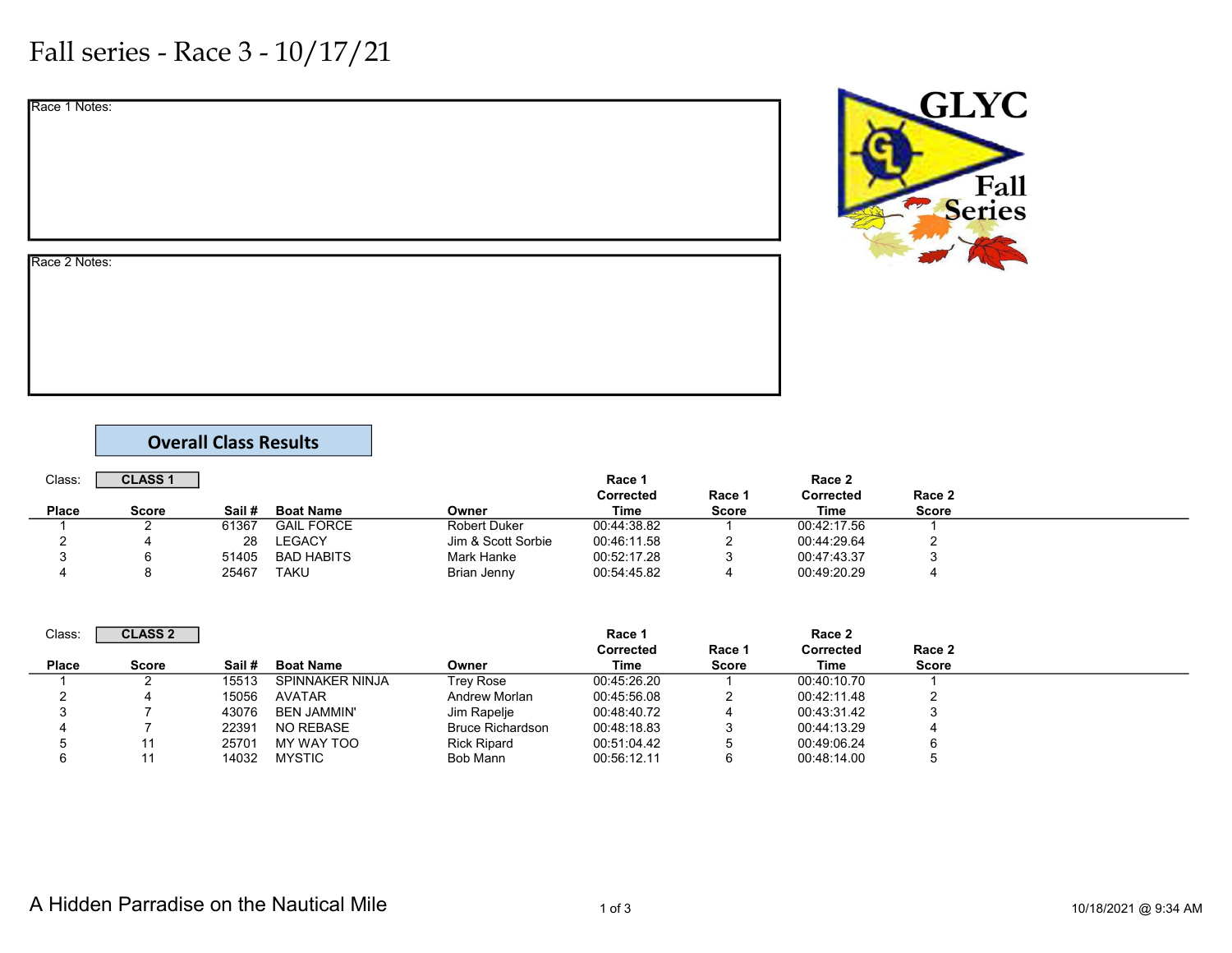# Fall series - Race 3 - 10/17/21

|        | <b>Race 1 Class Results</b> |       |                                                                            |                                    |                   |                     |                  |               |                |                  |
|--------|-----------------------------|-------|----------------------------------------------------------------------------|------------------------------------|-------------------|---------------------|------------------|---------------|----------------|------------------|
| Class: | <b>CLASS 1</b>              |       | <b>Start Time:</b><br>Distance: (nm)<br><b>1st Finish Time:</b><br>TLE at: | 11:00<br>4.00<br>11:43:37<br>13:30 |                   |                     |                  | Finish        | <b>Elapsed</b> | <b>Corrected</b> |
|        | <b>Place</b>                | Sail# | <b>Boat Name</b>                                                           | Owner                              | Club              | Rating              | <b>Boat</b>      | <b>Time</b>   | Time           | Time             |
|        |                             | 61367 | <b>GAIL FORCE</b>                                                          | <b>Robert Duker</b>                | <b>CSYC</b>       | $\overline{78}$ [S] | <b>BEN 36.7</b>  | 11:43:37      | 00:43:37       | 00:44:38.82      |
|        | $\overline{2}$              | 28    | <b>LEGACY</b>                                                              | Jim & Scott Sorbie                 | <b>GLYC GUEST</b> | 87 [ S ]            | <b>J88</b>       | 11:45:46      | 00:45:46       | 00:46:11.58      |
|        | 3                           | 51405 | <b>BAD HABITS</b>                                                          | Mark Hanke                         | <b>GLYC GUEST</b> | 60[A]               | BENETEAU 40.7    | 11:49:38      | 00:49:38       | 00:52:17.28      |
|        | $\overline{4}$              | 25467 | <b>TAKU</b>                                                                | Brian Jenny                        | <b>LSSC</b>       | 60 [A]              | BENETEAU 40.7    | 11:51:59      | 00:51:59       | 00:54:45.82      |
| Class: | <b>CLASS 2</b>              |       | <b>Start Time:</b><br>Distance: (nm)<br><b>1st Finish Time:</b><br>TLE at: | 11:05<br>4.00<br>11:53:16<br>13:35 |                   |                     |                  |               |                |                  |
|        |                             |       |                                                                            |                                    |                   |                     |                  | <b>Finish</b> | <b>Elapsed</b> | Corrected        |
|        | <b>Place</b>                | Sail# | <b>Boat Name</b>                                                           | Owner                              | Club              | Rating              | <b>Boat</b>      | Time          | Time           | <b>Time</b>      |
|        |                             | 15513 | SPINNAKER NINJA                                                            | <b>Trey Rose</b>                   | <b>GLYC GUEST</b> | 195 [ S ]           | <b>LIGHTNING</b> | 11:57:34      | 00:52:34       | 00:45:26.20      |
|        | $\overline{2}$              | 15056 | <b>AVATAR</b>                                                              | Andrew Morlan                      | <b>GLYC GUEST</b> | 126 [S]             | SANTANA 35       | 11:53:16      | 00:48:16       | 00:45:56.08      |
|        | 3                           | 22391 | <b>NO REBASE</b>                                                           | <b>Bruce Richardson</b>            | <b>GLYC GUEST</b> | 126 [S]             | TARTEN 10        | 11:55:46      | 00:50:46       | 00:48:18.83      |
|        | 4                           | 43076 | <b>BEN JAMMIN'</b>                                                         | Jim Rapelje                        | <b>GLYC</b>       | 126 [S]             | SANTANA 35       | 11:56:09      | 00:51:09       | 00:48:40.72      |
|        | 5                           | 25701 | MY WAY TOO                                                                 | <b>Rick Ripard</b>                 | GLYC/LSSC         | 147 [A]             | CATALINA 36      | 12:00:19      | 00:55:19       | 00:51:04.42      |
|        | 6                           | 14032 | <b>MYSTIC</b>                                                              | <b>Bob Mann</b>                    | GLYC/LSSC         | 135 [S]             | C&C 35           | 12:04:50      | 00:59:50       | 00:56:12.11      |